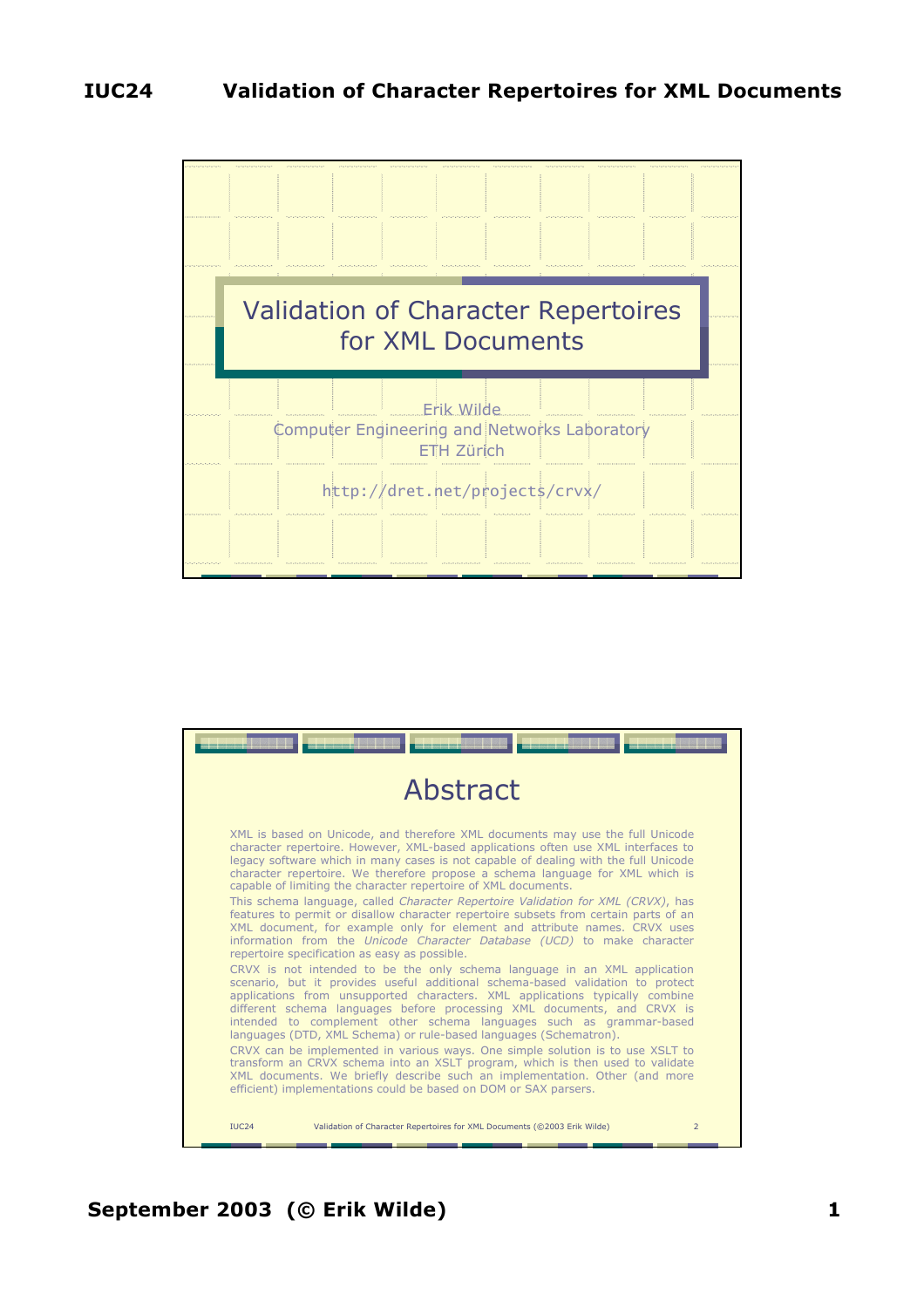



**September 2003 (© Erik Wilde) 2**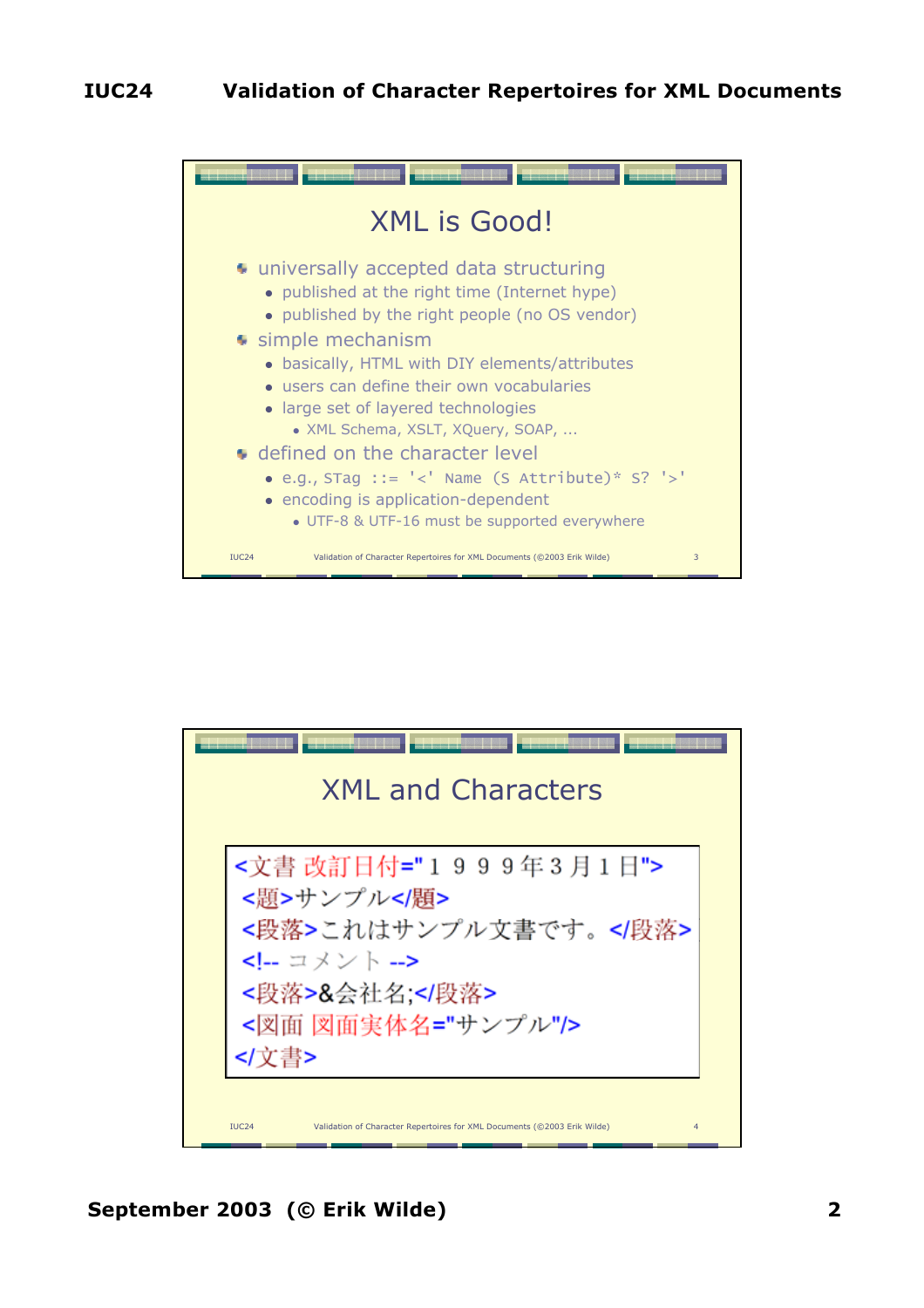

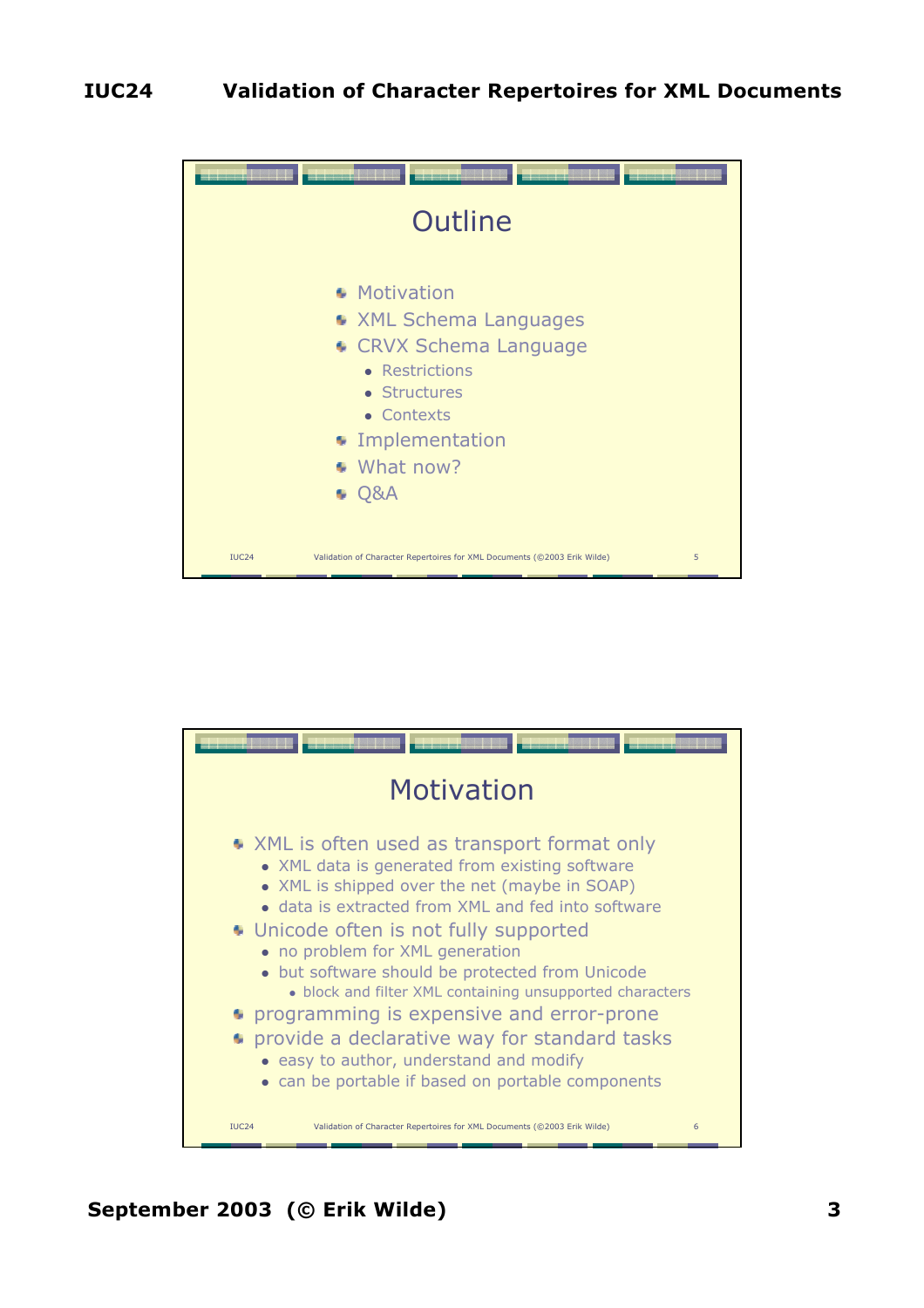

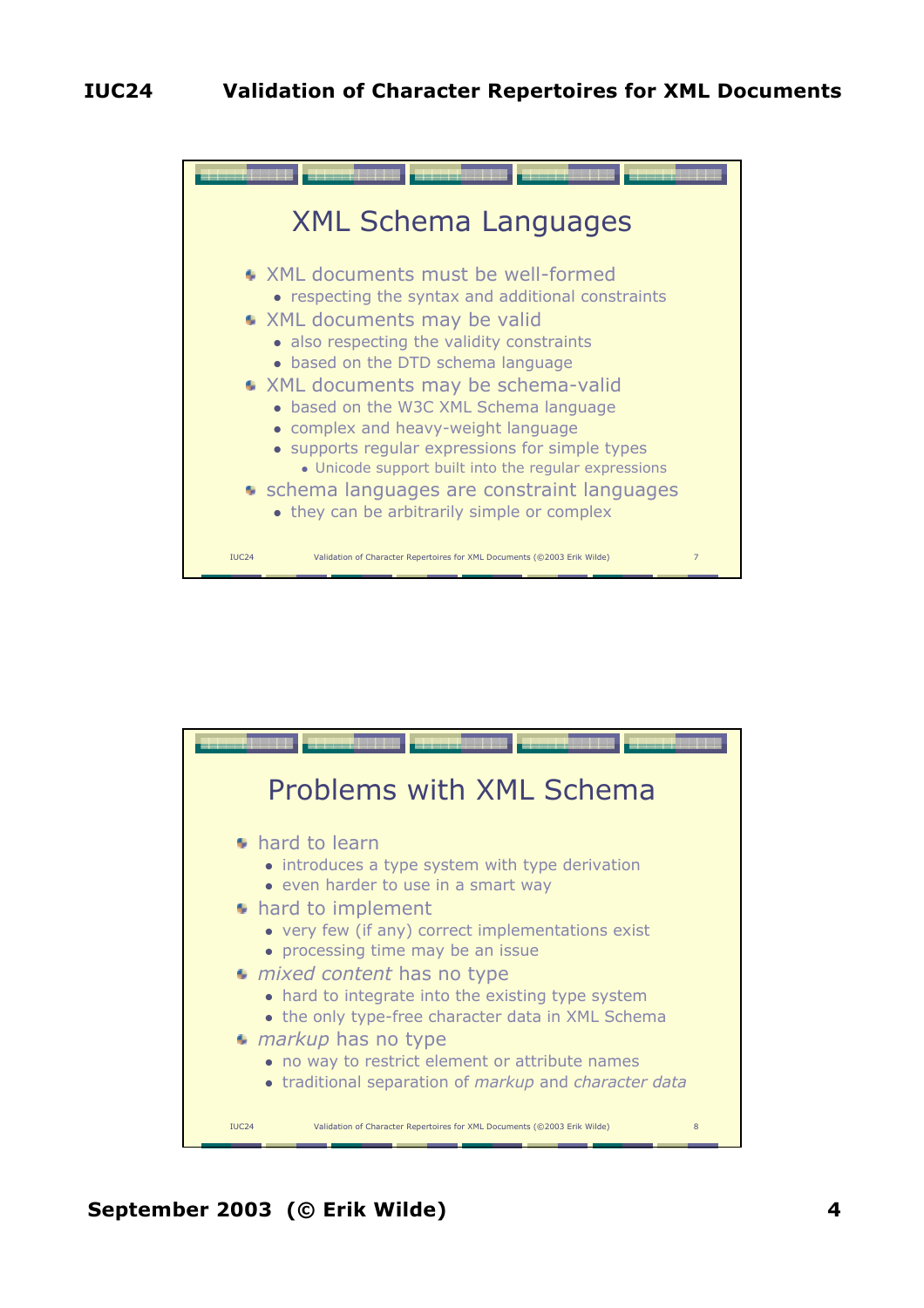

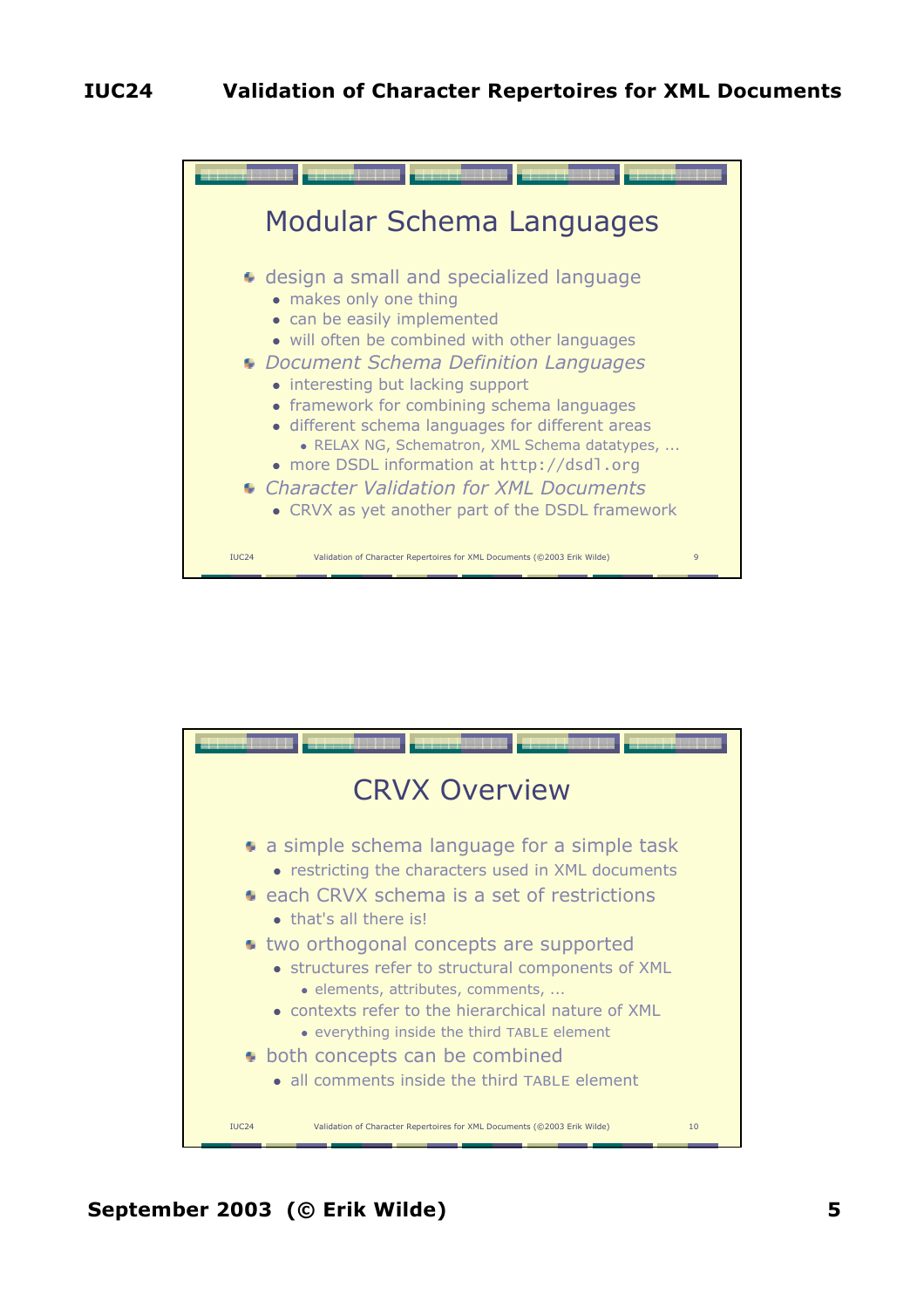## **IUC24 Validation of Character Repertoires for XML Documents**



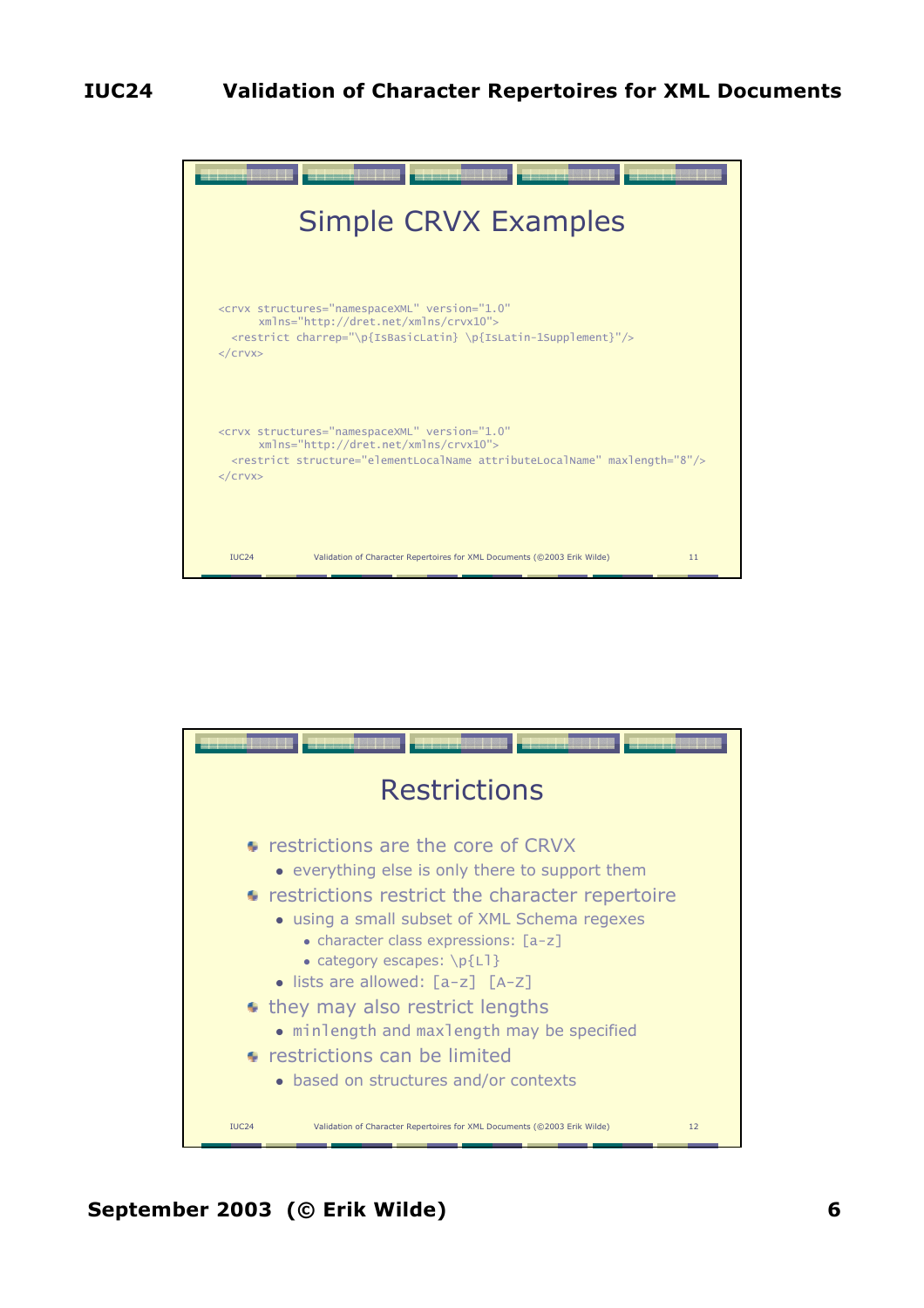

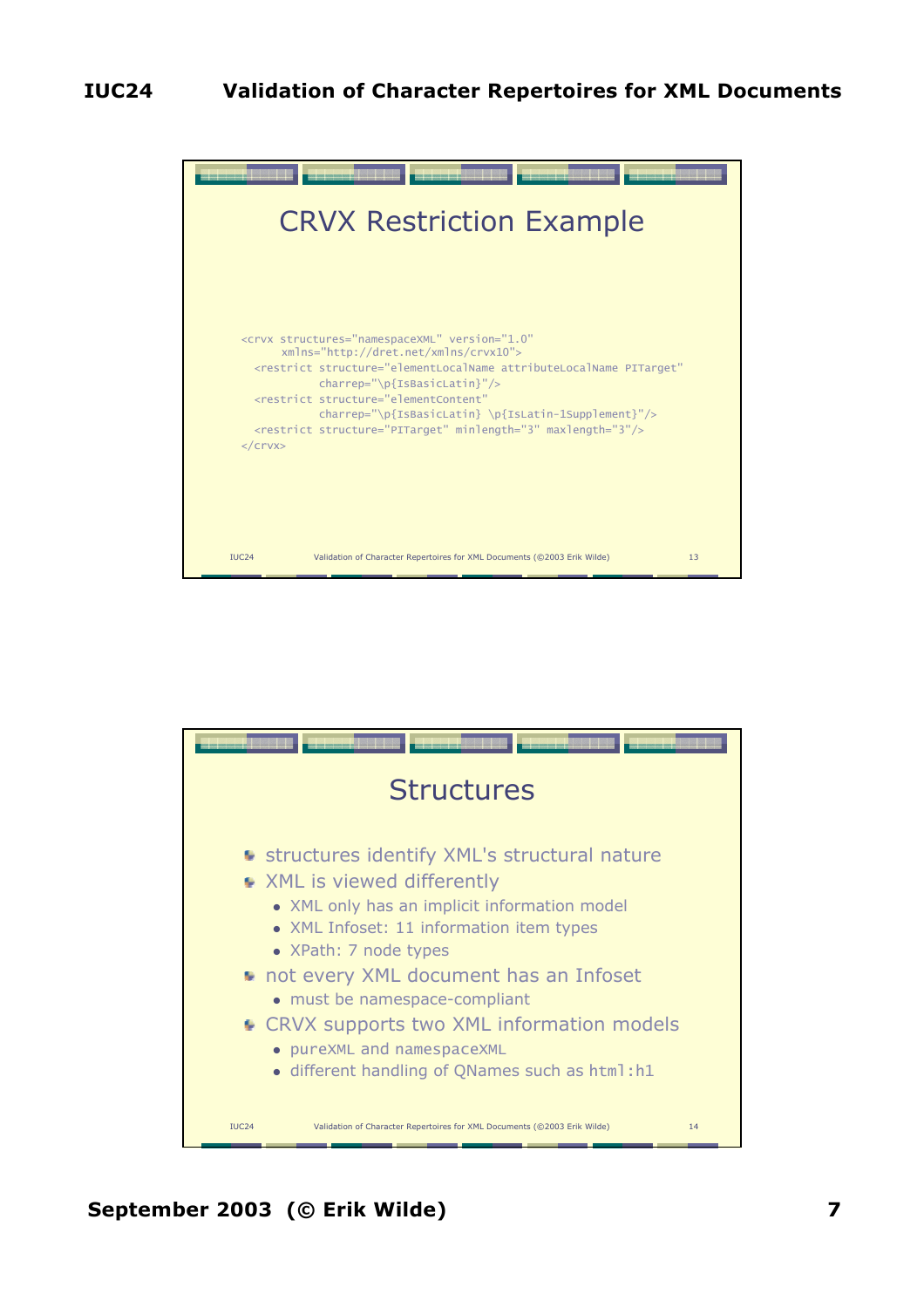

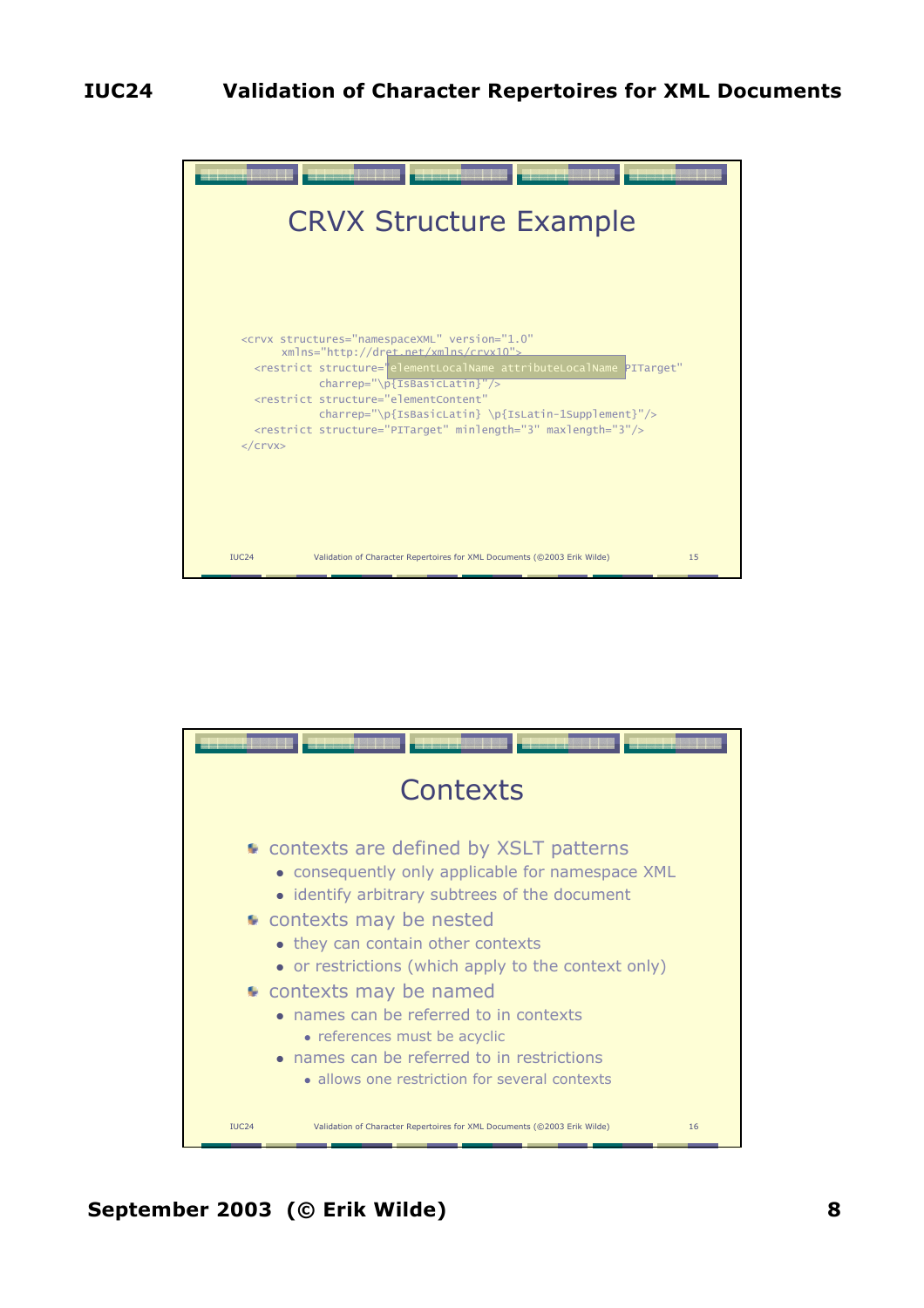